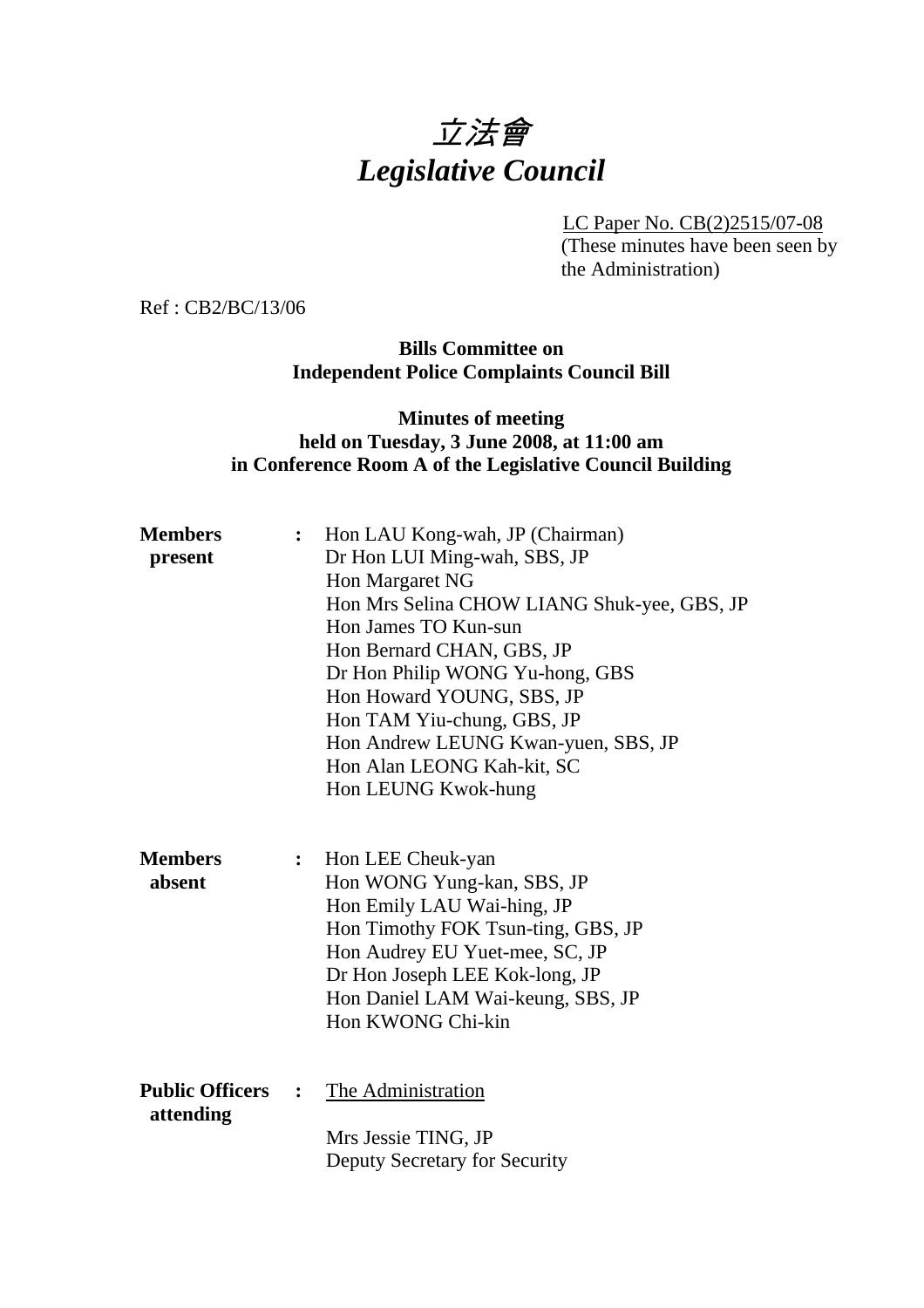|                               |                | Ms Manda CHAN<br>Principal Assistant Secretary for Security                |  |
|-------------------------------|----------------|----------------------------------------------------------------------------|--|
|                               |                | Ms Jane LEE<br><b>Assistant Secretary for Security</b>                     |  |
|                               |                | Mr MA Wai-luk<br>Assistant Commissioner of Police (Service Quality Wing)   |  |
|                               |                | Ms WONG Ching-han<br>Senior Inspector of Police                            |  |
|                               |                | Ms Fanny IP<br>Senior Assistant Law Draftsman                              |  |
|                               |                | <b>Independent Police Complaints Council</b>                               |  |
|                               |                | Mrs Philomena LEUNG<br>Secretary, Independent Police Complaints Council    |  |
|                               |                | Mr Brandon CHAU<br>Deputy Secretary, Independent Police Complaints Council |  |
| <b>Clerk</b> in<br>attendance | $\ddot{\cdot}$ | <b>Mrs Sharon TONG</b><br>Chief Council Secretary (2) 1                    |  |
| <b>Staff</b> in<br>attendance |                | Mr LEE Yu-sung<br>Senior Assistant Legal Adviser 1                         |  |
|                               |                | Mr Raymond LAM<br>Senior Council Secretary (2) 5                           |  |
|                               |                | Ms Camy YOONG<br>Clerical Assistant (2) 1                                  |  |
|                               |                |                                                                            |  |

## **I. Continue discussion on the Bill**

1. The Bills Committee deliberated (index of proceedings attached at **Annex**).

- 2. The Bills Committee requested the Administration
	- (a) to review the drafting of clause 28, having regard to the views expressed by members;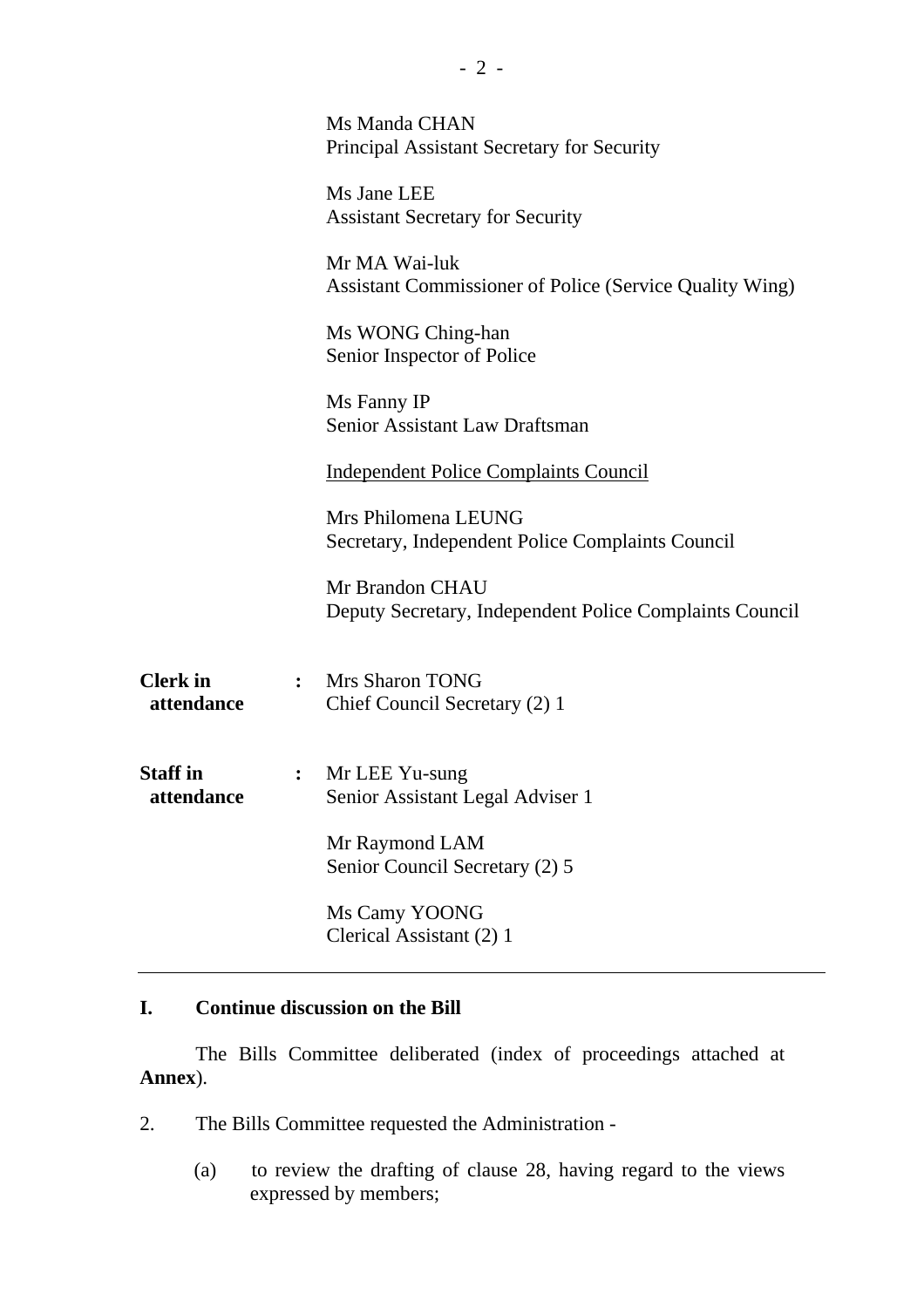- (b) to consider adding "reasonable" before the word "fees" in clause 29;
- (c) to consider amending clause  $31(1)$  to the effect that observers were to be appointed by the Council on the recommendation of the Secretary for Security or that observers were to be appointed by the Chief Executive;
- (d) to consider including the immediate family members of members of the Police Force under clause 31(2);
- (e) to review the use of the term "civil servant" in clause  $31(2)(a)$ and whether it covered employees of the Government who were not civil servants or directors of bureaux; and
- (f) to consider amending "if the disclosure is necessary" in clause 37(2) along the lines of "if the Council thinks that the disclosure is necessary".

3. The Bills Committee requested the Independent Police Complaints Council (IPCC) to provide information on the existing fees charged by IPCC for providing copies of, or extract from, documents or publications of IPCC, the number of persons who requested such copies in the last year and the total fees involved.

## **II. Date of next meeting**

4. The Bills Committee noted that the next meeting had been scheduled for 5 June 2008 at 2:30 pm.

5. The meeting ended at 1:05 pm.

Council Business Division 2 Legislative Council Secretariat 4 July 2008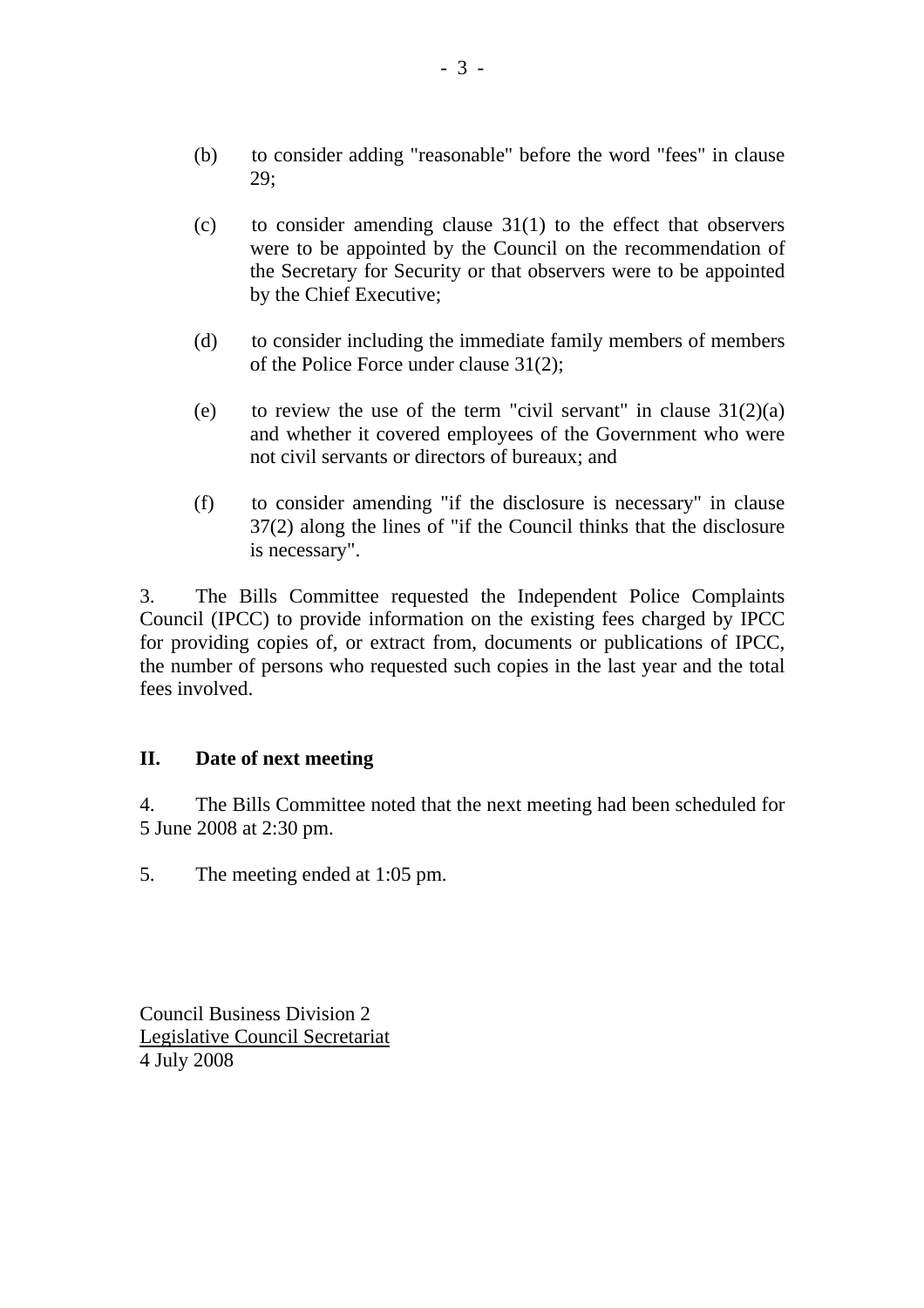## **Proceedings of meeting of the Bills Committee on Independent Police Complaints Council Bill on Tuesday, 3 June 2008, at 11:00 am in Conference Room A of the Legislative Council Building**

| <b>Time marker</b>   | <b>Speaker</b>                                                                                                       | Subject(s)                                                                                                                                                                                                                                                          | <b>Action</b><br><b>Required</b>                                                                                                                                                                |
|----------------------|----------------------------------------------------------------------------------------------------------------------|---------------------------------------------------------------------------------------------------------------------------------------------------------------------------------------------------------------------------------------------------------------------|-------------------------------------------------------------------------------------------------------------------------------------------------------------------------------------------------|
| $000000 -$<br>000244 | Chairman                                                                                                             | Opening remarks                                                                                                                                                                                                                                                     |                                                                                                                                                                                                 |
| $000245 -$<br>000441 | Admin                                                                                                                | Briefing on clause 28                                                                                                                                                                                                                                               |                                                                                                                                                                                                 |
| $000442 -$<br>002533 | Hon James TO<br>Hon LEUNG Kwok-hung<br>Hon Howard YOUNG<br>Dr Hon LUI Ming-wah<br>Admin<br>Chairman                  | Views of the Independent<br><b>Police Complaints Council</b><br>(IPCC) on clause 28 of the Bill;<br>whether there was a need to<br>provide in the Bill that the Chief<br>Executive (CE) should be<br>required to provide a response<br>to IPCC's report made to him |                                                                                                                                                                                                 |
| $002534 -$<br>005843 | Hon LEUNG Kwok-hung<br>Dr Hon LUI Ming-wah<br>Hon Margaret NG<br>Hon James TO<br>Hon Alan LEONG<br>Admin<br>Chairman | Whether a report under clause<br>27 could be made public; duty<br>to keep confidence under clause<br>37; amending "if the disclosure<br>is necessary" in clause $37(2)$<br>along the lines of "if the<br>Council thinks that the<br>disclosure is necessary"        | <b>Admin to consider</b><br>amending "if the<br>disclosure is<br>necessary" in<br>clause $37(2)$ along<br>the lines of "if the<br><b>Council thinks that</b><br>the disclosure is<br>necessary" |
| 005844 -<br>010518   | Hon James TO<br>Hon Mrs Selina CHOW<br>Dr Hon LUI Ming-wah<br>Chairman<br>Admin                                      | Formulation of clause 28                                                                                                                                                                                                                                            | <b>Admin to review</b><br>the drafting of<br>clause 28, having<br>regard to the<br>views expressed<br>by members                                                                                |
| $010519 -$<br>010608 | Admin                                                                                                                | Briefing on clause 29                                                                                                                                                                                                                                               |                                                                                                                                                                                                 |
| $010609 -$<br>011641 | Hon James TO<br>Dr Hon LUI Ming-wah<br>Admin<br>Chairman<br>Secretary of IPCC                                        | Power of IPCC to determine<br>fees under clause 29; adding<br>"reasonable" before the word<br>"fees" in clause 29; requesting<br>IPCC to provide information on<br>the existing fees charged by                                                                     | <b>Admin to consider</b><br>adding<br>"reasonable"<br>before the word<br>"fees" in clause 29                                                                                                    |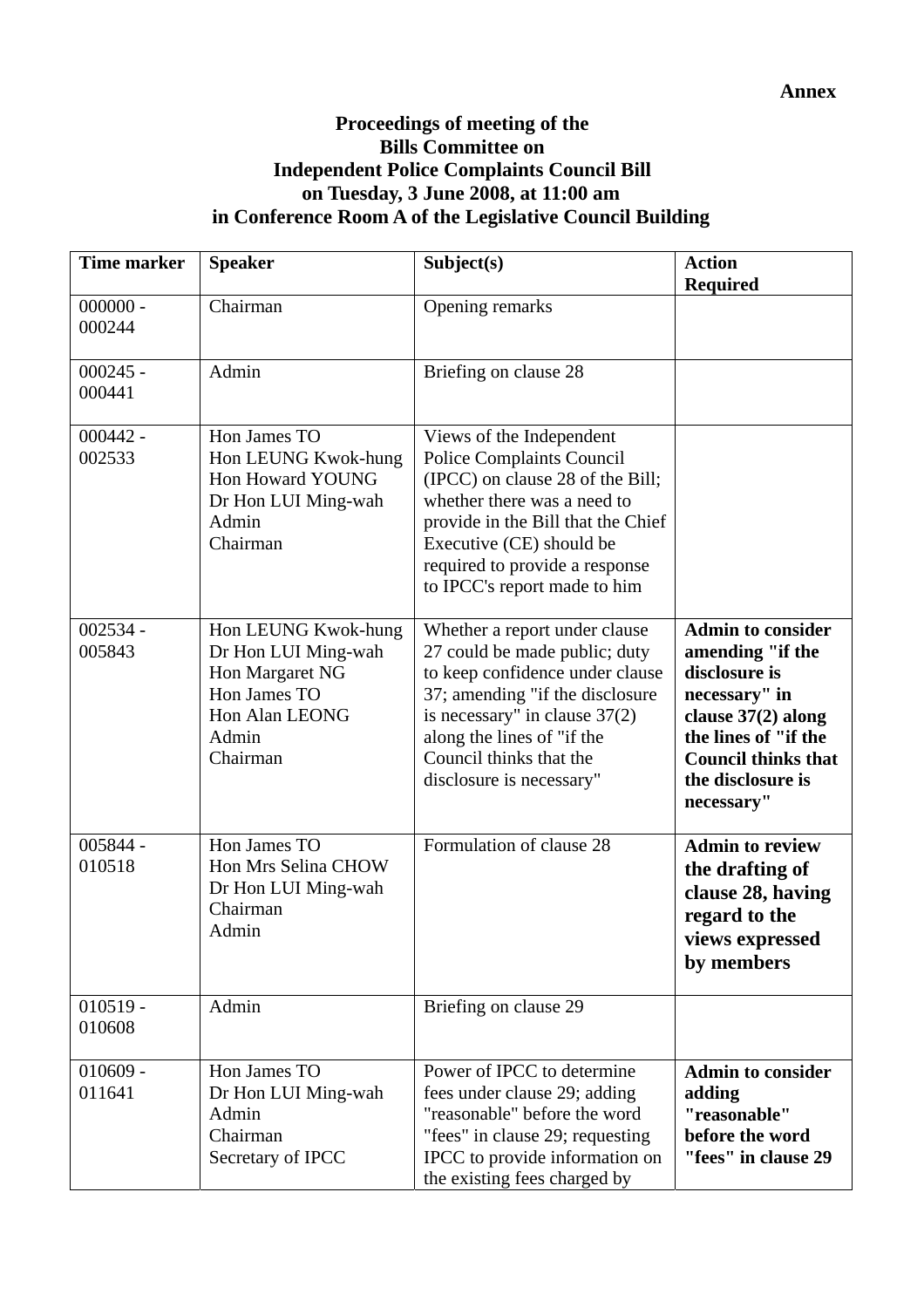| <b>Time marker</b>   | <b>Speaker</b>                          | Subject(s)                                                                                                                                                                                   | <b>Action</b><br><b>Required</b>                                                                                                             |
|----------------------|-----------------------------------------|----------------------------------------------------------------------------------------------------------------------------------------------------------------------------------------------|----------------------------------------------------------------------------------------------------------------------------------------------|
|                      |                                         | IPCC for providing copies of, or<br>extract from, documents or<br>publications of IPCC, the<br>number of person who<br>requested such copies in the last<br>year and the total fees involved |                                                                                                                                              |
| $011642 -$<br>012025 | Hon James TO<br>Admin<br>Chairman       | Scope of "documents or<br>publication" in clause 29;<br>definition of publication under<br>the Interpretation and General<br>Clauses Ordinance (Cap. 1)                                      |                                                                                                                                              |
| $012026 -$<br>012203 | Admin                                   | Briefing on clause 30                                                                                                                                                                        |                                                                                                                                              |
| $012204 -$<br>012519 | Hon James TO<br>Admin<br>Chairman       | Scope of clause 30; whether<br>clause 30 was adequate for<br>IPCC to perform its functions<br>under the Bill; why there was a<br>need for IPCC to borrow money<br>under clause $30(c)$       |                                                                                                                                              |
| $012520 -$<br>012634 | Admin                                   | Briefing on clause 31                                                                                                                                                                        |                                                                                                                                              |
| $012635 -$<br>013532 | Hon James TO<br>Admin<br>Chairman       | Whether IPCC should be<br>empowered to appoint<br>observers                                                                                                                                  |                                                                                                                                              |
| 013533 -<br>013631   | Hon Howard YOUNG<br>Admin               | Whether "a member of the<br>police force" in clause $31(2)(b)$<br>covered members of the<br>auxiliary Police Force;<br>interpretation of "civil servant"<br>in clause $31(2)(a)$             |                                                                                                                                              |
| $013632 -$<br>013924 | Chairman<br>Admin                       | Including the immediate family<br>members of members of the<br>Police Force under clause 31(2)                                                                                               | <b>Admin to consider</b><br>including the<br>immediate family<br>members of<br>members of the<br><b>Police Force under</b><br>clause $31(2)$ |
| $013925 -$<br>014902 | Hon Alan LEONG<br>Hon James TO<br>Admin | Amending clause $31(1)$ to the<br>effect that observers were to be<br>appointed by the Council on the                                                                                        | <b>Admin to consider</b><br>amending clause<br>$31(1)$ to the effect                                                                         |